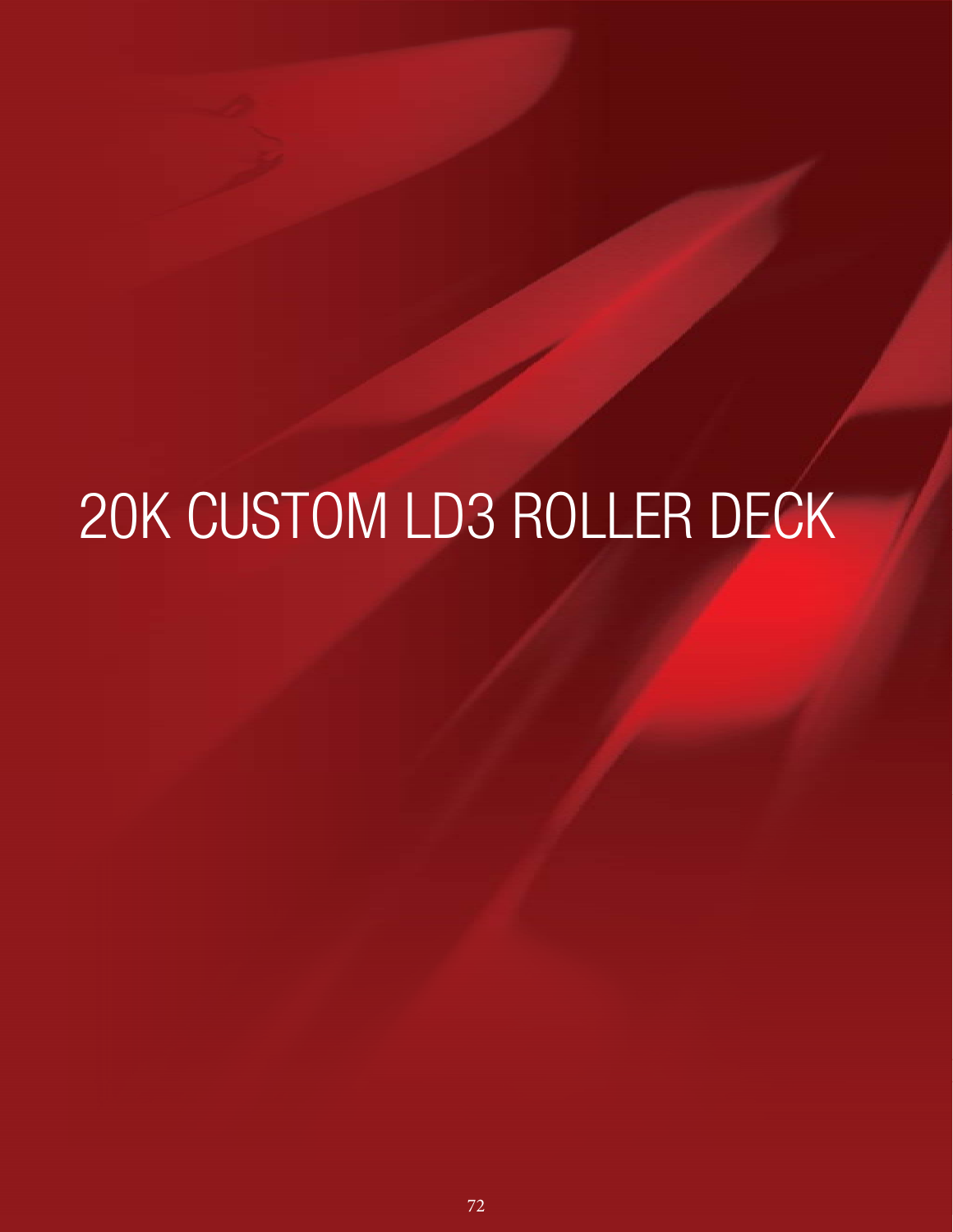#### **INSCALE**

## 20K CUSTOM LD3 ROLLER DECK E



The 20K LD3 Roller Deck Scale allows cargo containers to easily roll on and off the weighing platform. With a 2 part bolt together system, the LD3 Roller Deck Scale S w can easily be integrated into an existing assembly line to weigh cargo or products to increase productivity, so you can keep weighing and keep on rolling. to **KEEP WEIGHING, KEEP ROLLING**<br>The 20K LD3 Roller Deck Scale allows cargo containers to expering platform. With a 2 part bolt together system, the LC<br>can easily be integrated into an existing assembly line to wei<br>to increas

### SIZE/CAPACITY

- 10' x 10' Overall Size
- 118.5"x118.5"x 27"x2400# approx.
- 20K 20,000lb Load Capacity

1 (800) 230-0120 Contact@inscaleusa.com CAGE Code 07GT5

contact@inscaleusa.com

www.inscaleusa.com

Nationwide Dealer Network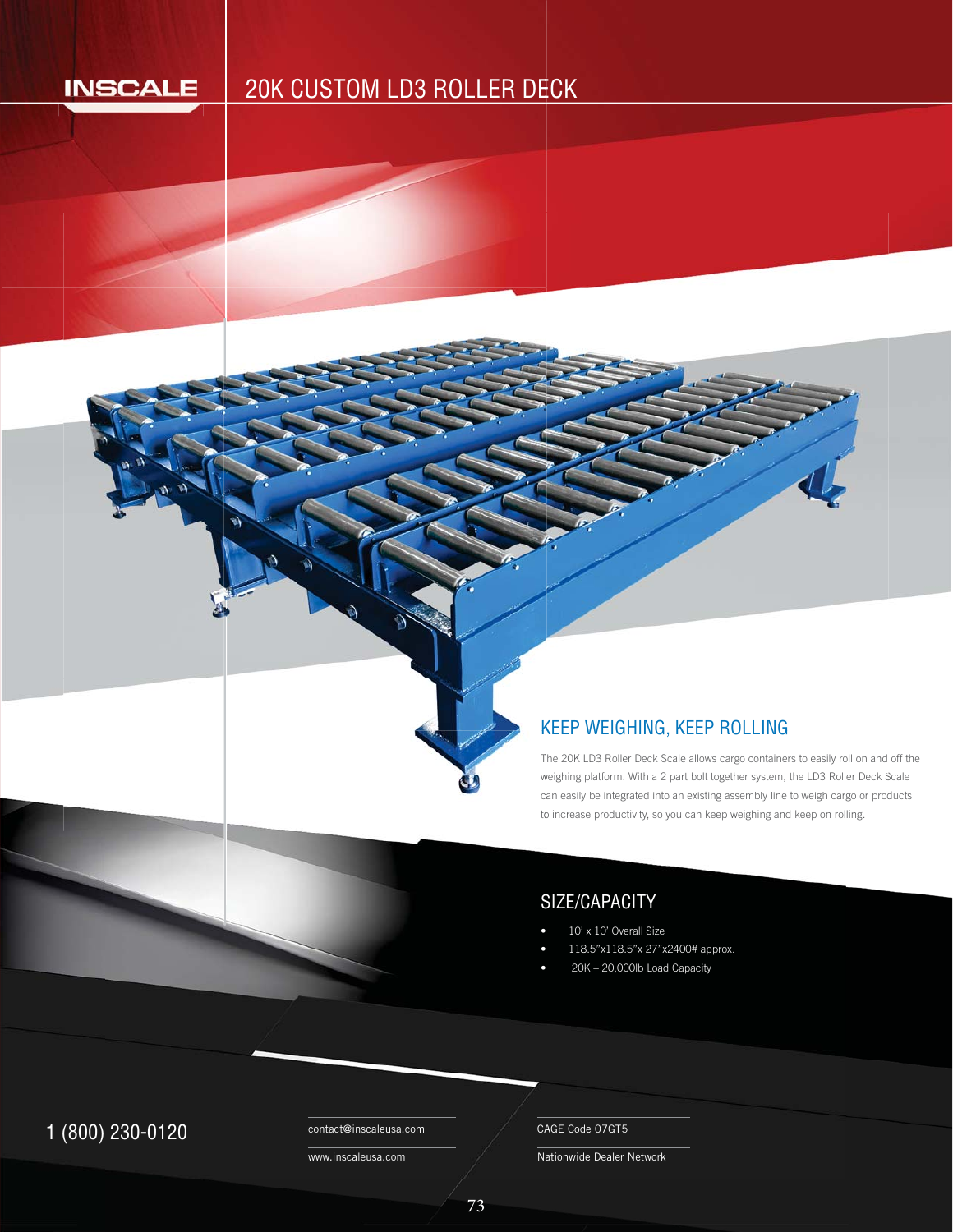





#### **OVERVIEW**

With a 2 part bolt together system, the LD3 Roller Deck Scale can easily be integrated into an existing assembly line to weigh cargo or products to increase productivity. Provides high accuracy and repeatability under continuous heavy industrial usage, so you can keep weighing and keep on rolling.

#### DIMENSIONS / CAPACITY

Platform Dimensions

- 10' x 10' Overall Size
- 118.5"x118.5"x 27"x2400# approx.

Roller Dimensions

- 2.25" diameter rollers @ 13.25" long
- 108 roller tubes to smoothly glide product across

Capacity

- 20K – 20,000lb Load Capacity

#### FEATURES

- 108 roller tubes to smoothly glide product across
- Ideal for weighing cargo and can be used by freight companies, airports as well as many other industrial applications
- Makes moving and weighing cargo down a line easier
- Can be integrated into an existing assembly line to increase productivity
- Industrial grade alloy steel load cells
- NEMA 4 stainless steel NTEP LCD display indicator
- Optional scoreboard available
- Factory Calibrated
- 200% Overload Protection
- 1 year warranty on parts

#### BUILT RIGHT. BUILT TO LAST.

We stand behind our products. INSCALE products come with a 3-Year Warranty from the date of original purchase on defects in material and workmanship for all INSCALE products properly installed by an authorized distributor under normal use and maintenance. We carry all standardized replacement parts for our bases.

contact@inscaleusa.com

www.inscaleusa.com

INDIANA SCALE COMPANY

74